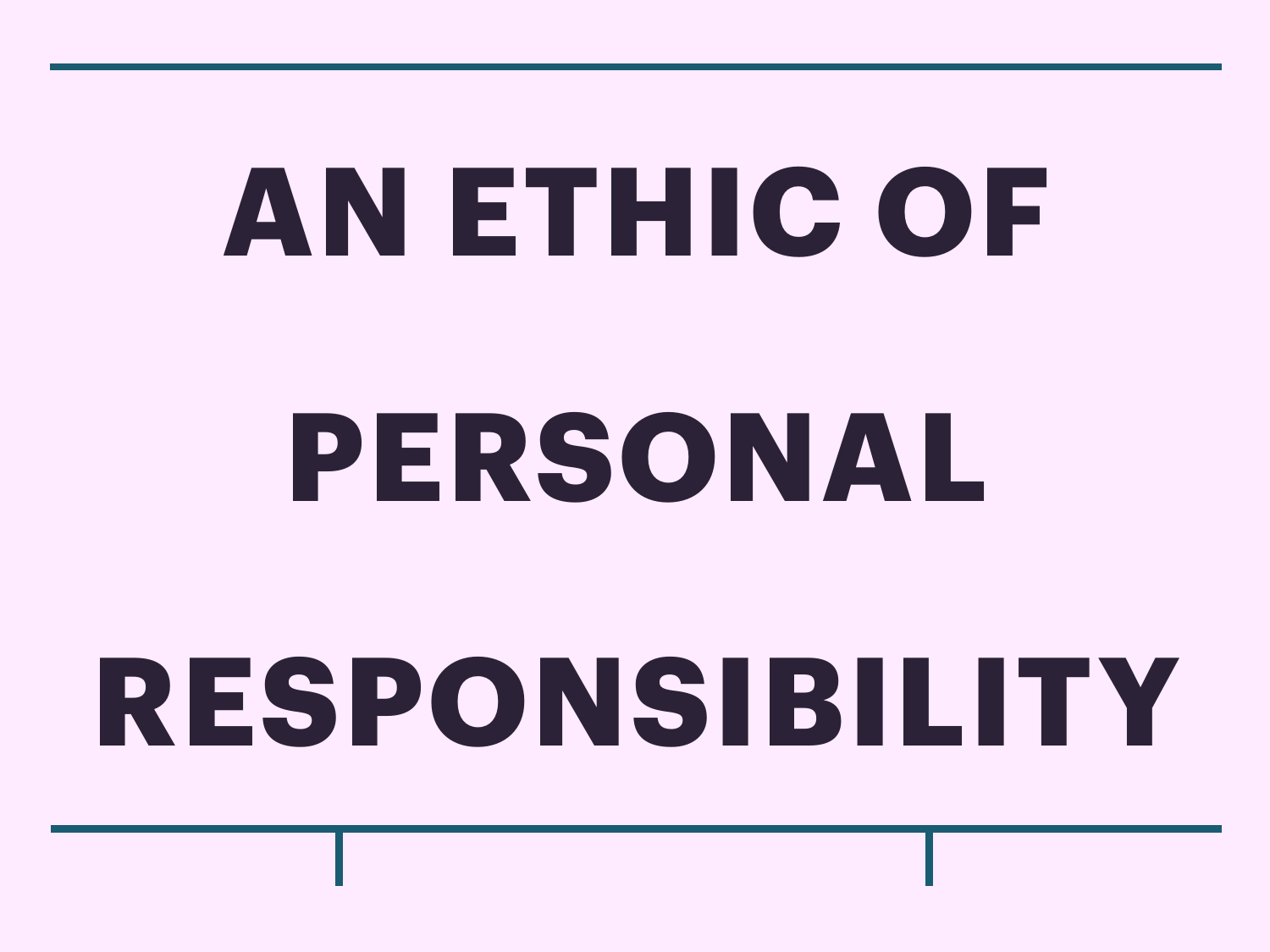#### **"A SET OF MORAL PRINCIPLES; A GUIDING PHILOSOPHY"**

**"Ethic" from [Merriam-Webster.com](http://Merriam-Webster.com) Dictionary**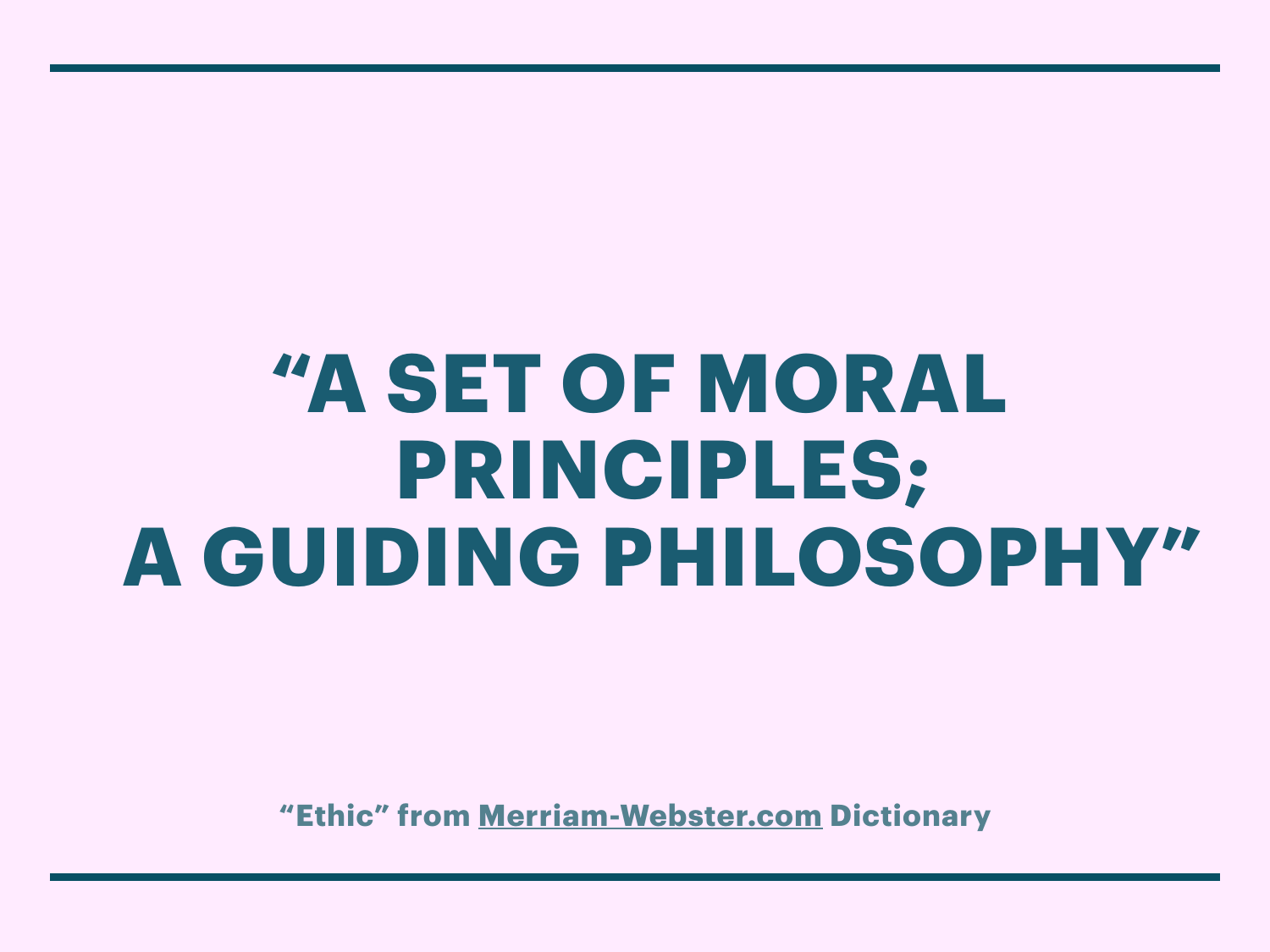- **"Be careful what you hear" Mark 4.24** 
	- **‣ Spoken by Jesus after the parable of the sower.**
	- **‣ Immediately after "if anyone has ears to hear"**
	- **‣ Followed by a discussion of standards, measuring, and having:** 
		- ✤ **What we need ears to listen to God (cf. 4.10ff)**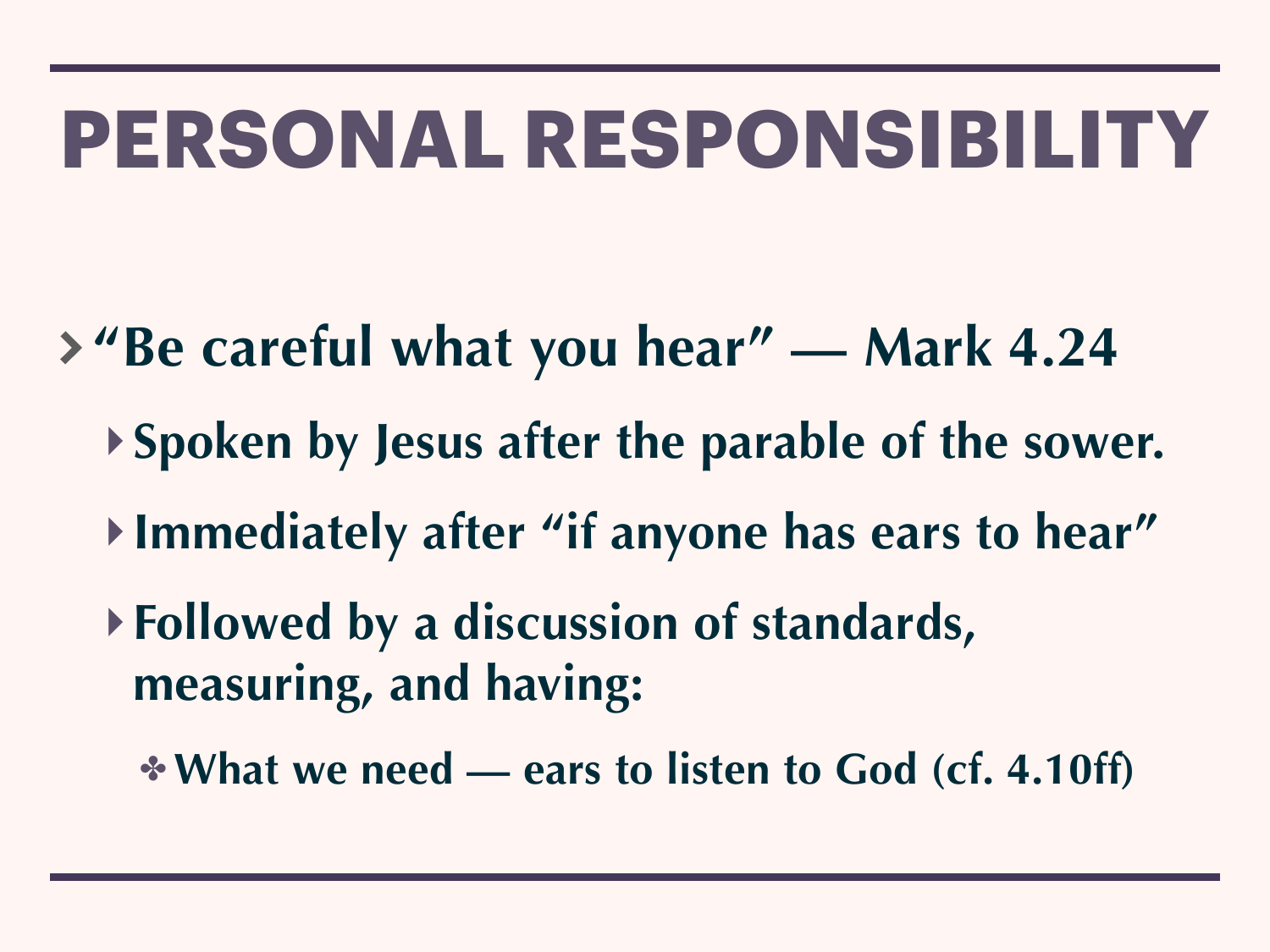- **"Be careful how you listen" Luke 8.18** 
	- **‣ Spoken by Jesus in the same context.**
	- **‣ Parables revealed and exposed God's will (8.17)**
	- **‣Understanding leads to more understanding (8.18)**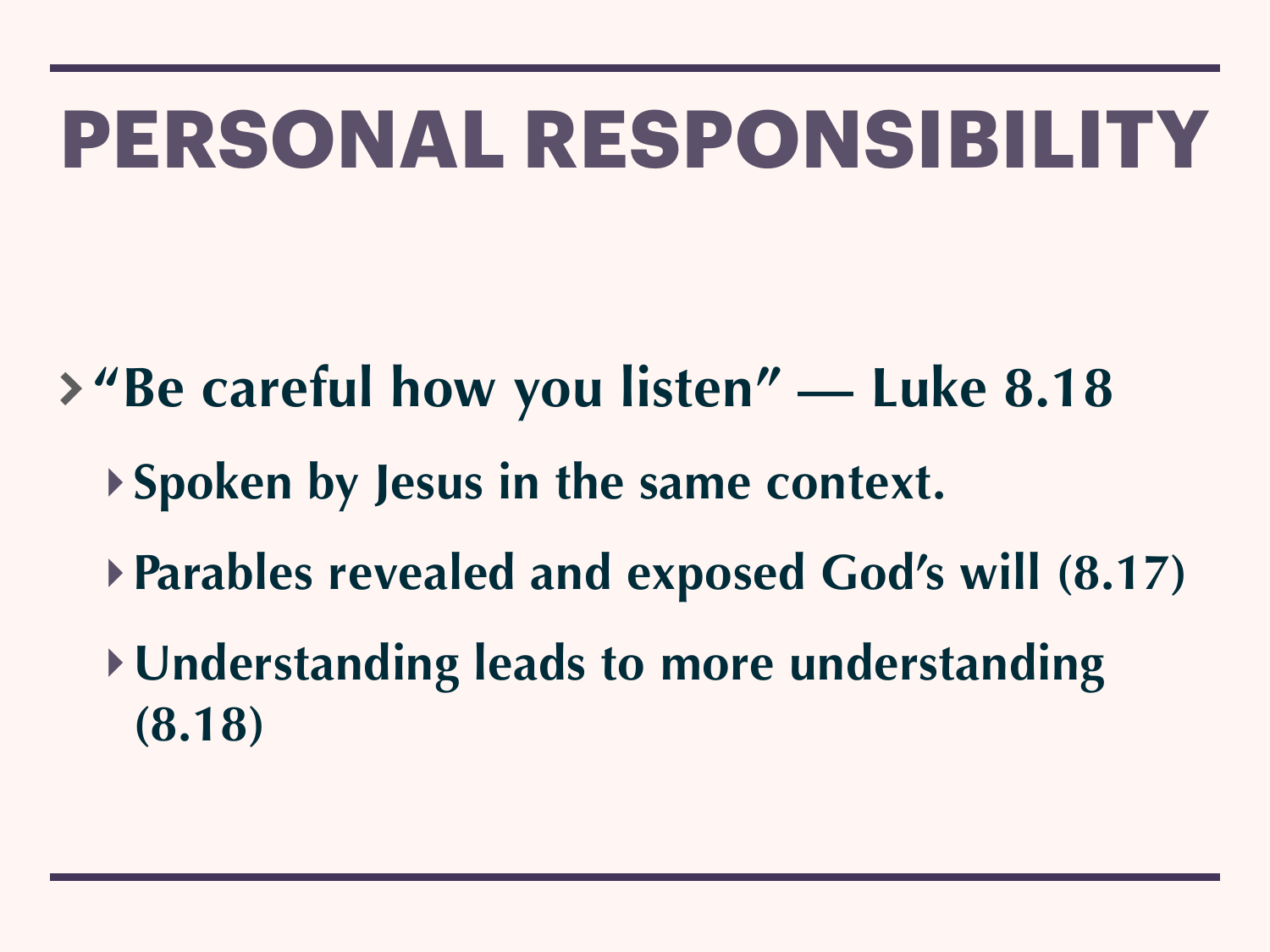- **"Be careful to listen" Mark 4 + Luke 8** 
	- **‣Vigilance concerning what and how we hear is useless if we simply don't listen.**
	- **‣We need to listen to:** 
		- ✤ **Parables sometimes the message needs packaging**
		- ✤ **Reality much teaching empty without this framework**
		- ✤ **Jesus He has demonstrated His authority (Luke 8)**
		- ✤ **When we're challenged Luke 8.25**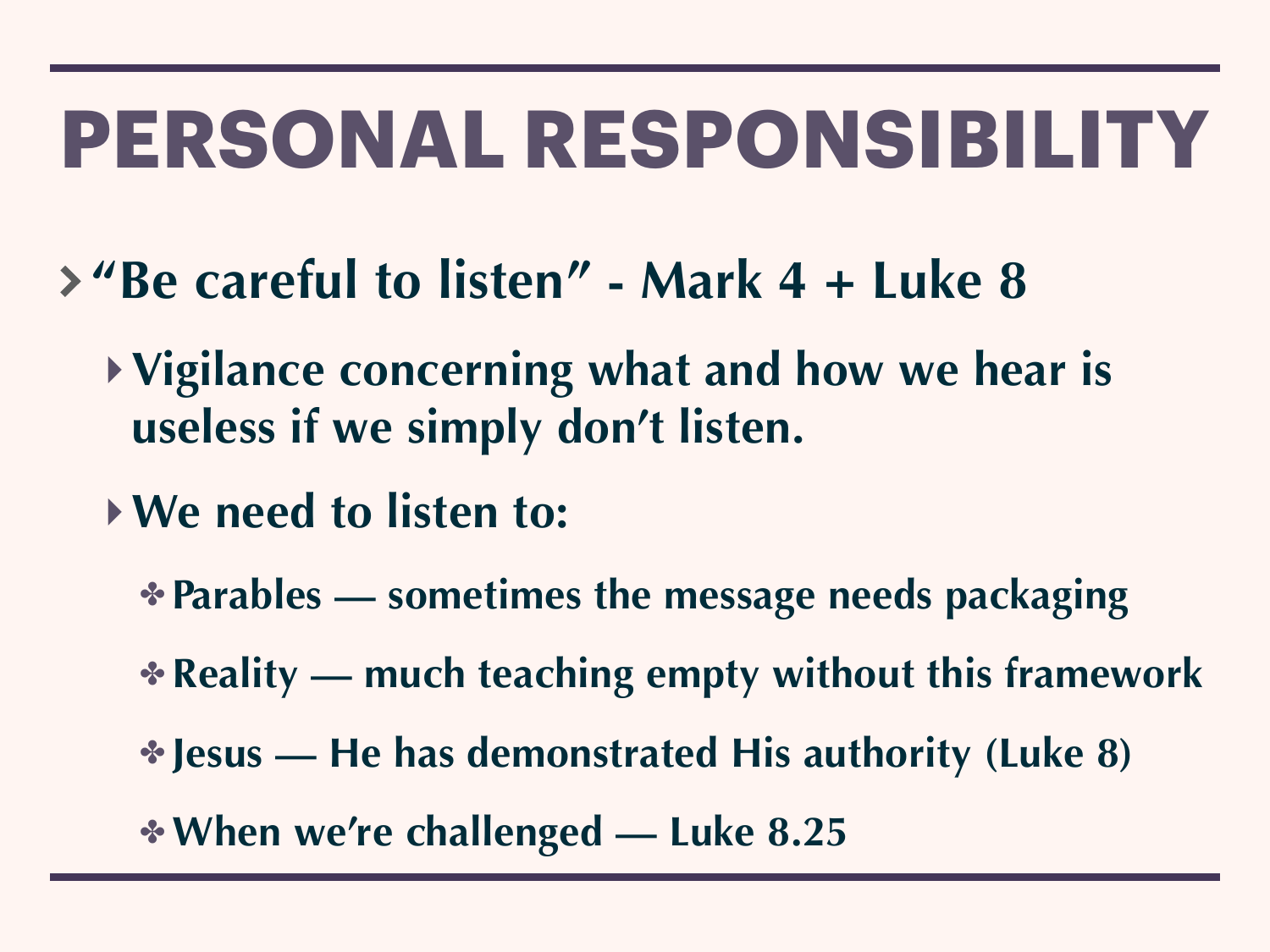## **A PERSONAL PLEA:**

#### **To parents:**

- **‣ This time has been challenging for all of us.**
- **‣Don't let our time away from Bible classes negatively impact your children:** 
	- ✤ **Maintain a consistent in-home Bible study (Deut. 6)**
	- ✤ **Create opportunity to talk about spiritual things (Eph. 6)**
	- ✤ **Realize it will be challenging (difficult?) to get back into the practice of Sunday PM and mid-week assemblies**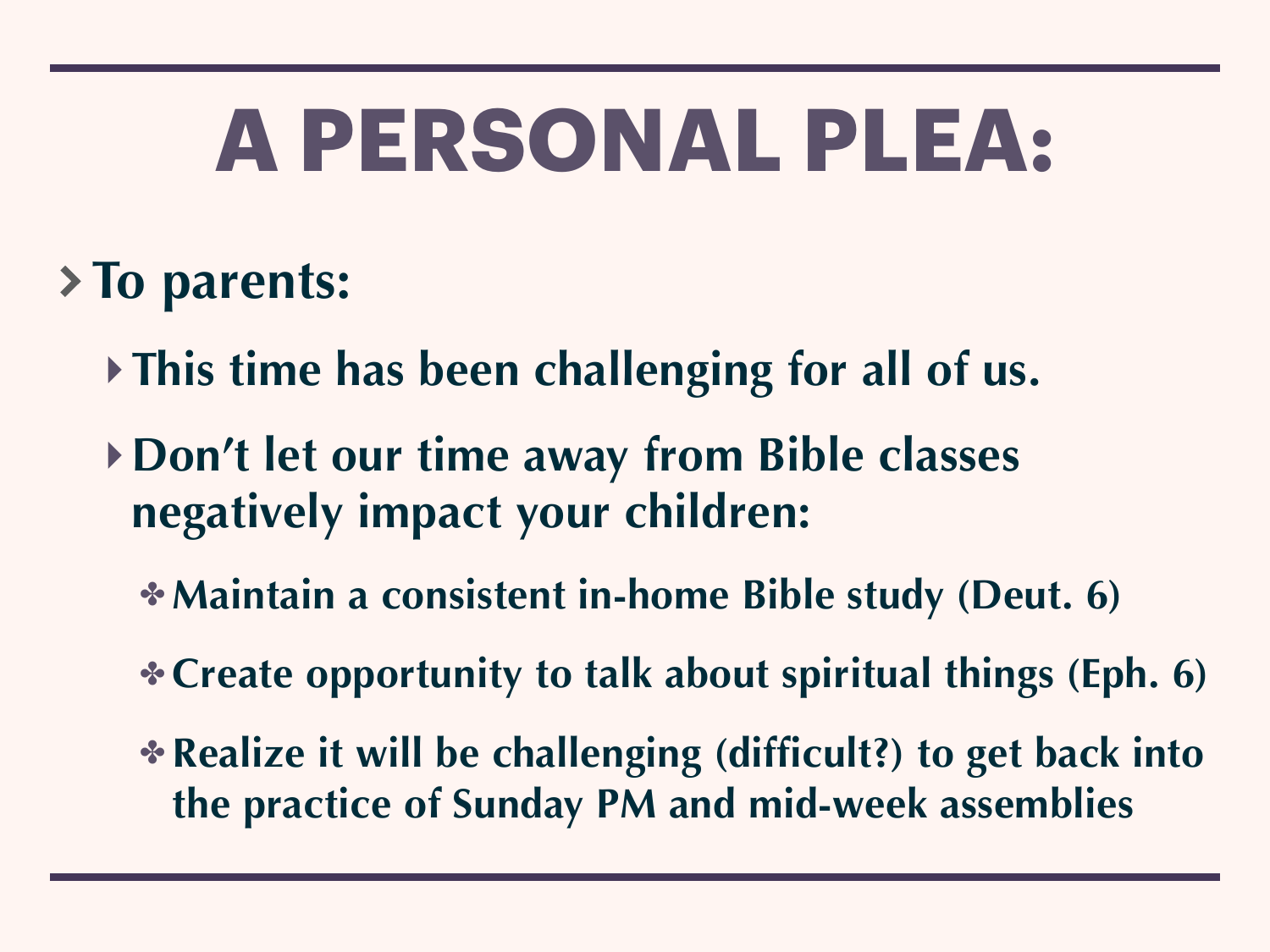## **A PERSONAL PLEA:**

#### **To young people:**

- **‣ It's not fair that your life has been disrupted like this**
- **‣Use some of your free time to deepen your relationship with God:** 
	- ✤ **Make time in your day for Bible reading (2 Timothy 3)**
	- ✤ **Be consistent in your prayer life (1 Thessalonians 5)**
	- ✤ **Be patient with your parents (Matthew 5)**
	- ✤ **Build stronger connections with your brethren (Romans 12)**